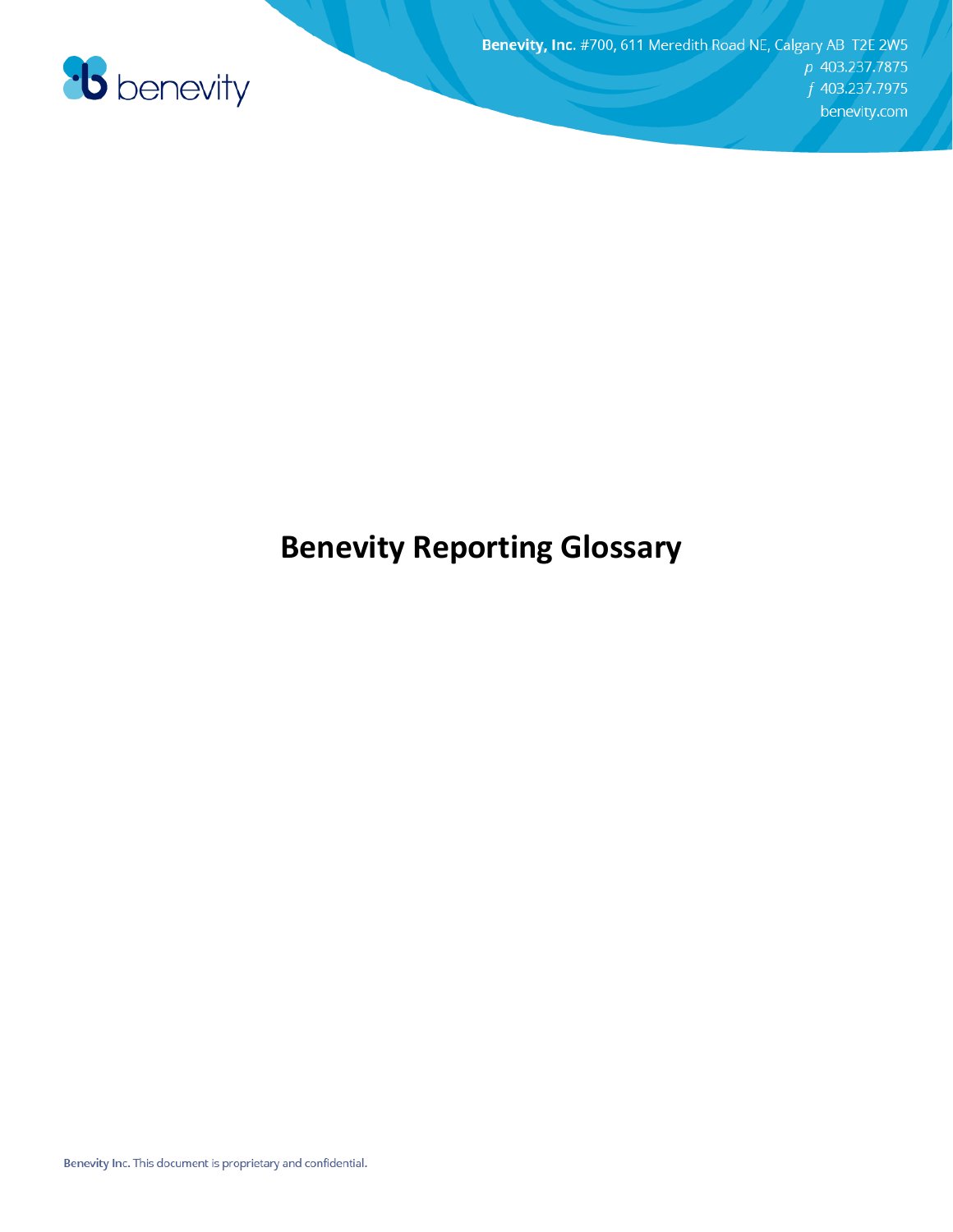

### **Transactions**

The Transactions fields contain information on the various transactions that are available within Benevity Reporting.

| <b>Field</b>                        | <b>Description</b>                                                                                                                                                           | <b>Sample Values</b>                                                                                                                                                                                   |
|-------------------------------------|------------------------------------------------------------------------------------------------------------------------------------------------------------------------------|--------------------------------------------------------------------------------------------------------------------------------------------------------------------------------------------------------|
| <b>Transaction_Type</b>             | Indicates the type of transaction for the record.                                                                                                                            | Donation<br><b>Upcoming Donation</b><br><b>Internal Transfer</b><br><b>Manual Adjustment</b><br>Volunteering<br><b>Volunteer Signup</b><br><b>Mission Activity Completion</b><br><b>Mission Signup</b> |
| <b>Transaction_Date</b>             | Date of the transaction.                                                                                                                                                     | <b>UTC Time</b>                                                                                                                                                                                        |
| Donation_Matching_Campaign          | Name of the Matching Campaign providing the<br>donation match amount.                                                                                                        | Goodness - US - Matching Campaign - 2018                                                                                                                                                               |
| ARCHIVE_Donation_Giving_Opportunity | The Giving Opportunity Name for the Donation. This<br>field has been archived and you should use the<br>Giving Opportunity Name found within the Giving<br>Opportunity file. | Kids Help Phone                                                                                                                                                                                        |
| <b>Donation_Type</b>                | Specifies whether the donation is recurring, one-<br>time or unspecified.                                                                                                    | Recurring<br>One-time<br>Unspecified                                                                                                                                                                   |
| <b>Donation_Source</b>              | Source of the funds.                                                                                                                                                         | Payroll                                                                                                                                                                                                |
| <b>Donation_Currency</b>            | Currency of the transaction.                                                                                                                                                 | <b>AUD</b>                                                                                                                                                                                             |
| <b>Donation_Description</b>         | Description of the donation transaction type.                                                                                                                                | <b>Client Direct Donation</b>                                                                                                                                                                          |
| <b>Donation_Country</b>             | Country of the donation.                                                                                                                                                     | Canada                                                                                                                                                                                                 |
| <b>Donation_Comment</b>             | Comment left by the user for the Cause.                                                                                                                                      | For the Kids                                                                                                                                                                                           |
| <b>Donation_Transaction_Code</b>    | Donation and Internal Transfer identifier (not<br>necessarily unique).                                                                                                       | 1MZX3ZPWWU                                                                                                                                                                                             |
| Donation_Reference_Code             | The unique transaction reference.                                                                                                                                            | 056kss14utohghiql35lif2923-<br>589b4199a65746.85705307                                                                                                                                                 |
| <b>Donation_Comment_Name</b>        | Name left by the user for the Cause.                                                                                                                                         | <b>Bob Smith</b>                                                                                                                                                                                       |
| <b>Rewards_Identifier</b>           | The identifier associated with the allocation of<br>rewards.                                                                                                                 | vol_rewards                                                                                                                                                                                            |
| <b>Rewards_Expiry_Date</b>          | Expiry date of My Rewards volunteer rewards or<br>seeding.                                                                                                                   | 2019-02-26 22:06:19                                                                                                                                                                                    |
| Donation_Committed_Date             | Date that the donation was actually hit the<br>Benevity system. For example, when a pay<br>period was committed.                                                             | <b>UTC Time</b>                                                                                                                                                                                        |
| <b>Donation_Privacy_Setting</b>     | Information being shared by the donor.                                                                                                                                       | Name, Postal/ZIP and Email                                                                                                                                                                             |
| <b>Donation Donor Full Name</b>     | Donor name for the transaction. This is what the<br>user has opted to share with the Cause.                                                                                  | Jane Smith                                                                                                                                                                                             |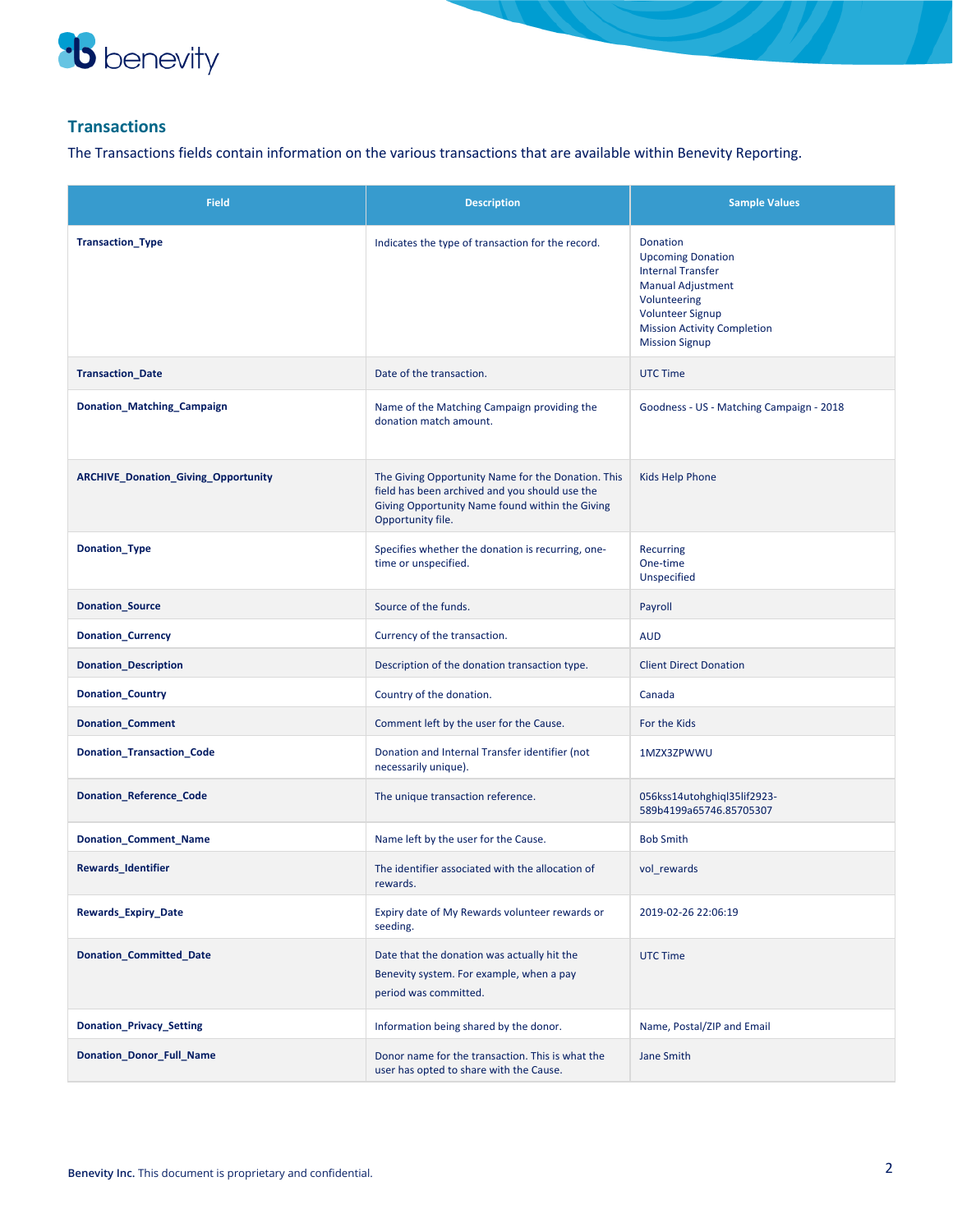

| Donation_Donor_First_Name                     | Donor first name for the transaction. This is what<br>the user has opted to share with the Cause.                                                                         | Jane                                           |
|-----------------------------------------------|---------------------------------------------------------------------------------------------------------------------------------------------------------------------------|------------------------------------------------|
| <b>Donation Donor Last Name</b>               | Donor last name for the transaction. This is what the<br>user has opted to share with the Cause.                                                                          | Smith                                          |
| <b>Donation_Donor_Email</b>                   | Donor email for the transaction. This is what the<br>user has opted to share with the Cause.                                                                              | JaneSmith@example.com                          |
| <b>Donation_Donor_Street_Address</b>          | Donor street address for the transaction. This is<br>what the user has opted to share with the Cause.                                                                     | 123 Street SE                                  |
| <b>Donation_Donor_City</b>                    | Donor city for the transaction. This is what the user<br>has chosen to opted with the Cause.                                                                              | Somerset                                       |
| Donation_Donor_State_or_Province              | Donor province or state for the transaction. This is<br>what the user has chosen to share with the Cause.                                                                 | <b>BC</b>                                      |
| <b>Donation_Donor_Country</b>                 | Donor country for the transaction. This is what the<br>user has opted to share with the Cause.                                                                            | Canada                                         |
| <b>Donation Postal Code</b>                   | Donor postal code or ZIP for the transaction. This is<br>what the user has opted to share with the Cause.                                                                 | T2Q4L1                                         |
| <b>Donation_External_Donation_Date</b>        | Date that the user submitted a match request.                                                                                                                             | <b>UTC Date</b>                                |
| <b>Donation_Reversal</b>                      | Indicator for whether a transaction was adjusted<br>(reversed) or if the transaction itself is the<br>adjustment transaction (reversal).                                  | Adjustment Transaction Adjustment              |
| Donation_Reversal_Type                        | What transactions were reversed (donation and/or<br>match).                                                                                                               | Donation<br><b>Donation and Match</b><br>Match |
| <b>Donation_Reversal_Date</b>                 | Date that the reversal occurred.                                                                                                                                          | <b>UTC Time</b>                                |
| Donation_Reversal_Associated_Transaction_Code | Transaction code of the associated transaction<br>(for reversal transactions, the original donation<br>and for transactions that were reversed, the<br>reversal).         | 6PJC8HY6NG                                     |
| User_Internal_Transfer_Amount                 | The amount of the internal transaction made by<br>the user (e.g. purchasing a gift card or giving<br>account top up). These amounts are not given<br>directly to a Cause. | 100.00                                         |
| Corporate_Internal_Transfer_Amount            | The amount of the internal transaction made<br>by the client (e.g. seeding). These amounts<br>are not given directly to a Cause.                                          | 100.00                                         |
| <b>Donation_User_Donation_Amount</b>          | The user funds donated within Spark.                                                                                                                                      | 100.00                                         |
| Donation_User_External_Donation_Amount        | The user funds of an external match request.                                                                                                                              | 100.00                                         |
| <b>Donation_Corporate_Donation_Amount</b>     | The amount of corporate funds going to a<br>Cause from transactions such as direct<br>corporate donations.                                                                | 100.00                                         |
| Donation_Corporate_Match_Amount               | The match amount provided for a donation.                                                                                                                                 | 100.00                                         |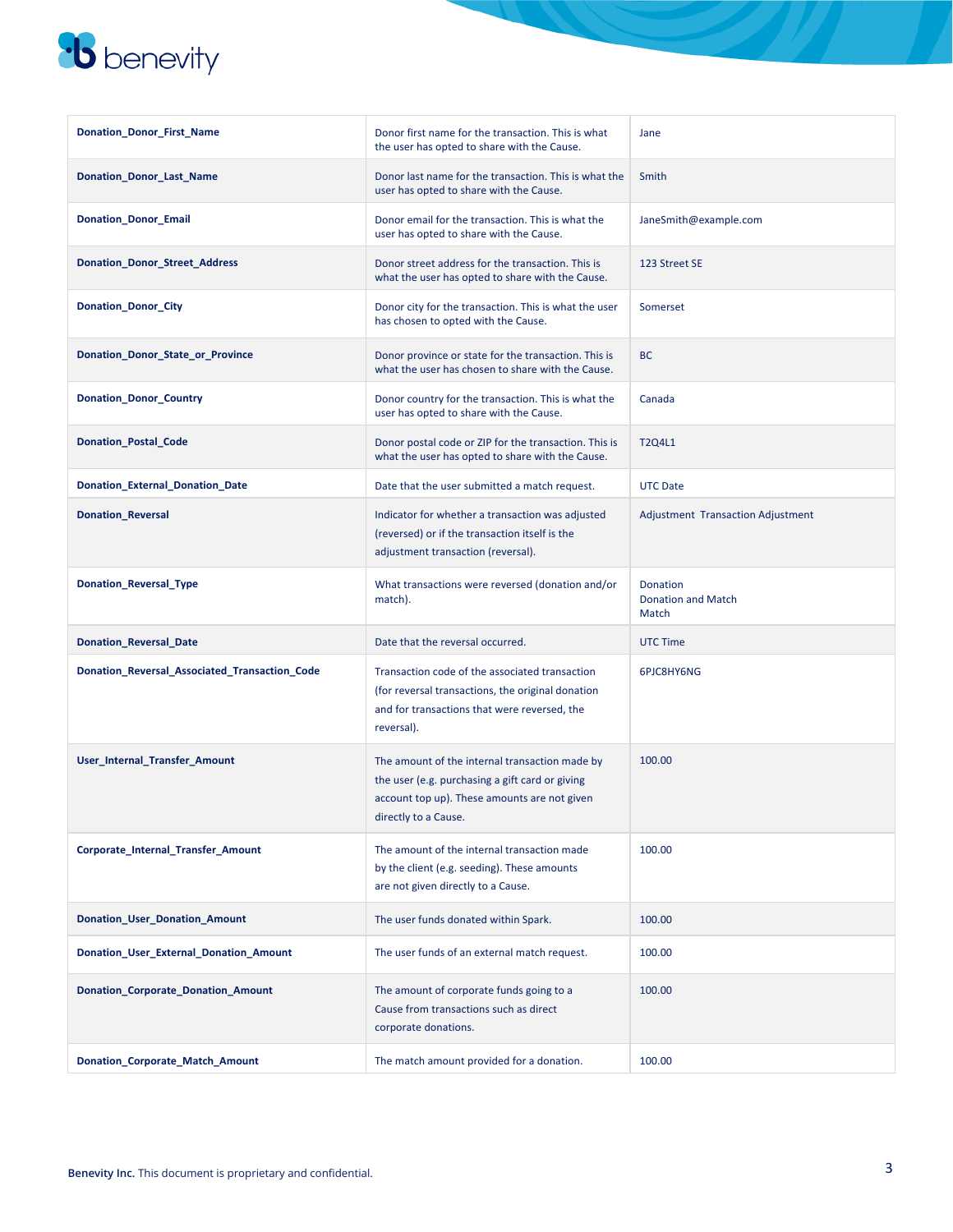

| Donation_Total_User_Donation_Amount                 | The sum of User Donation Amount and User<br><b>External Donation Amount.</b>                                                                                                                                                            | 100.00                                                       |
|-----------------------------------------------------|-----------------------------------------------------------------------------------------------------------------------------------------------------------------------------------------------------------------------------------------|--------------------------------------------------------------|
| Donation_Total_Corporate_Donation_Amount            | The total amount of corporate funds going to a<br>Cause. The sum of Corporate Donation Amount and<br>Corporate Match Amount.                                                                                                            | 100.00                                                       |
| Donation_Rewards_Account_Donation_Amount            | The donation amount spent from the User Rewards<br>Account.                                                                                                                                                                             | 100.00                                                       |
| <b>Donation Total Donation Amount</b>               | The sum of corporate and user donations (User<br>Donation Amount + User External Donation Amount<br>+ Corporate Donation Amount + Corporate Match<br>Amount + Rewards Account Donation Amount).                                         | 100.00                                                       |
| DR_Amount                                           | The amount on the individual transactions that are<br>attached to a Donation Report.                                                                                                                                                    | 100.00                                                       |
| <b>Fees_Cause_Support_Fee</b>                       | Client-funded charity support fee.                                                                                                                                                                                                      | 100.00                                                       |
| Fees_Merchant_Fee                                   | Client-funded merchant fee.                                                                                                                                                                                                             | 100.00                                                       |
| Adjustments_Adjustment_Match_Amount                 | Amount that was manually drawn down on a user's<br>match cap, typically the amount used prior to<br>implementation.                                                                                                                     | 100.00                                                       |
| <b>ARCHIVE_Upcoming_Donation_Giving_Opportunity</b> | The Giving Opportunity Name for the Upcoming<br>Donation. This field has been archived and you<br>should use the Giving Opportunity Name found<br>within the Giving Opportunity file.                                                   | Kids Help Phone                                              |
| <b>Upcoming_Donation_Comment</b>                    | Comment associated with the Upcoming Donation.                                                                                                                                                                                          | For the Kids                                                 |
| Upcoming_Donation_Matching_Opt_Out                  | Indicates whether the user has selected to opt-out<br>of matching for the associated donation.                                                                                                                                          | yes<br>no                                                    |
| <b>Upcoming_Donation_Type</b>                       | Specifies whether the Upcoming Donation is<br>recurring or one-time.                                                                                                                                                                    | <b>ONE-TIME</b><br><b>RECURRING</b>                          |
| <b>Upcoming_Donation_Source</b>                     | Indicates the source of an Upcoming Donation.<br>Payroll donations are per pay period. Credit card<br>and PayPal donations are monthly.                                                                                                 | Payroll<br>Credit Card / PayPal                              |
| <b>Upcoming Donation Status</b>                     | Indicates the current status of an Upcoming<br>Donation. Initiated indicates that the period has<br>not yet closed, while In Progress indicates that the<br>period has closed, but the Upcoming Donation has<br>not been committed yet. | Initiated<br>In Progress<br><b>Future Dated</b><br>Projected |
| <b>Upcoming Donation Payroll Period Name</b>        | Name of the payroll period attached to In<br>Progress or Future Dated upcoming donations.                                                                                                                                               | 2018-CAN-8                                                   |
| Upcoming_Donation_Payroll_Period_End_Date           | The end date of the payroll pledge period<br>attached to In Progress or Future Dated Upcoming<br>Donations.                                                                                                                             | UTC Time                                                     |
| <b>Upcoming_Donation_ID</b>                         | Upcoming Donation identifier (not necessarily<br>unique).                                                                                                                                                                               | sample_wpg_1234                                              |
| <b>Upcoming_Donation_Currency</b>                   | The currency of the Upcoming Donation.                                                                                                                                                                                                  | <b>USD</b>                                                   |
| <b>User_Upcoming_Donation_Amount</b>                | The amount pledged for this transaction.                                                                                                                                                                                                | 100.00                                                       |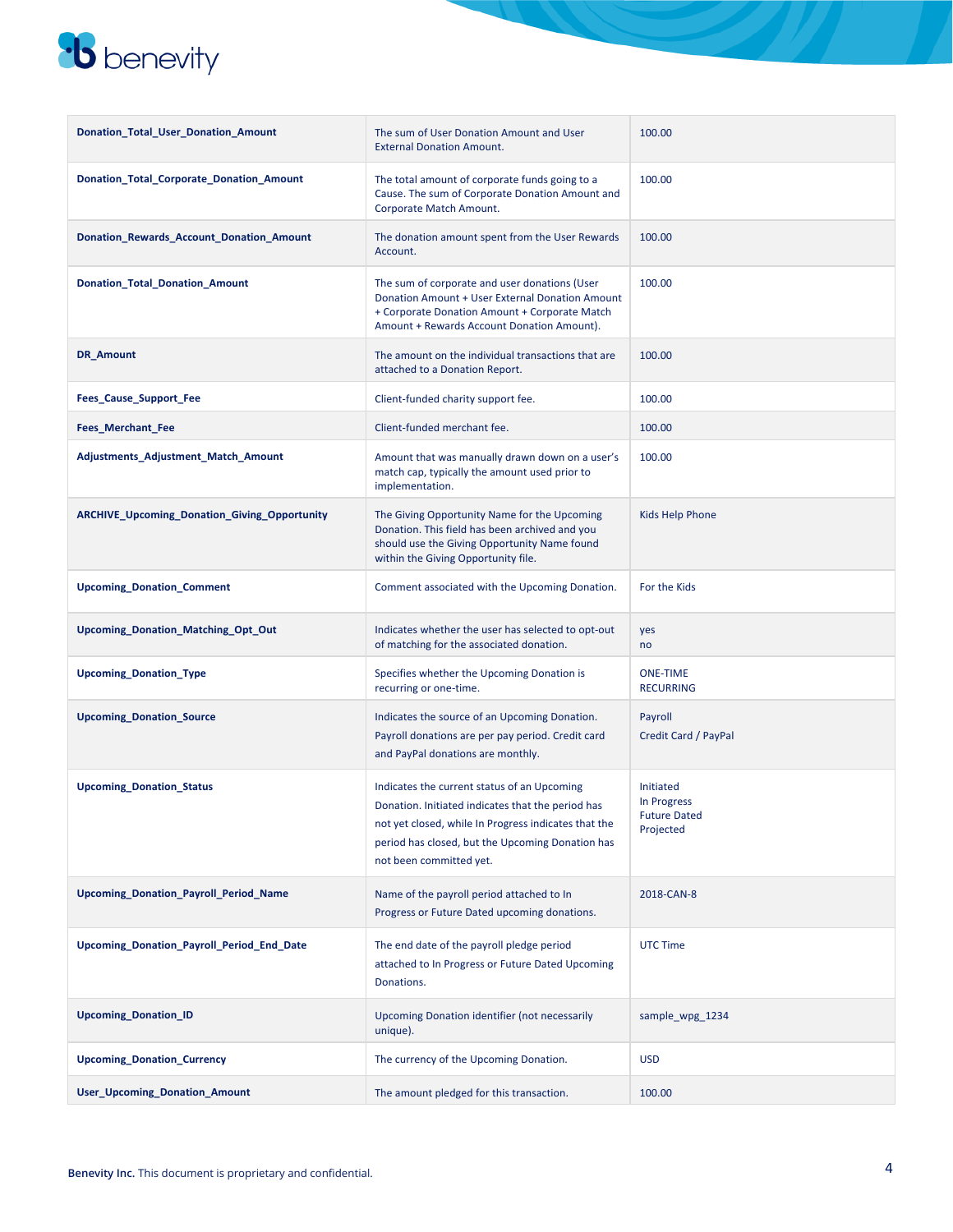| Upcoming_Donation_Custom_Match_Amount              | The custom match amount a user has applied for<br>the Upcoming Donation.                                                                                    | 100.00                                               |
|----------------------------------------------------|-------------------------------------------------------------------------------------------------------------------------------------------------------------|------------------------------------------------------|
| Volunteer Signup ID                                | Unique identifier for the volunteer signup.                                                                                                                 | 1N1ZVHW51F                                           |
| Volunteer_Signup_Date                              | Date that the Volunteer signed up for an event.                                                                                                             | <b>UTC Time</b>                                      |
| Volunteer_Signup_Reminder_Date                     | Date of the reminder for the volunteering event.                                                                                                            | <b>UTC Time</b>                                      |
| Volunteer_Signup_Waiver_Accepted                   | Whether the user has submitted a waiver, if<br>required.                                                                                                    | Yes                                                  |
| Volunteer_Signup_Tshirt_Size                       | The size that the user chose when signing up for the<br>Volunteer Opportunity Shift.                                                                        | L, M, XL                                             |
| Volunteer_Signup_Number_of_Guests                  | Number of guests that have been signed up to the<br>event.                                                                                                  | 4                                                    |
| <b>Volunteer_Submission_Status</b>                 | Status of the Volunteering Submission.                                                                                                                      | Approved                                             |
| Volunteer_Submission_Status_Change_Date            | The date and time when the status of a Volunteer<br>Submission was changed (e.g. approved, denied).                                                         | <b>UTC Time</b>                                      |
| Volunteer_Submission_Reward_Rejection_Message      | Message recorded by the admin when a volunteer<br>hour submission is declined.                                                                              | Rejected for reason 12                               |
| <b>Volunteer Submission Reward Type</b>            | Name of the type of the volunteering reward.                                                                                                                | <b>Donation Currency</b>                             |
| Volunteer Submission During Work Hours             | Describes whether the hours were volunteered<br>during work hours or during non-working hours. By<br>default, hours are assumed to be non-working<br>hours. | <b>Non-Working Hours</b><br><b>During Work Hours</b> |
| Volunteer_Submission_Comments_to_Admin             | Comments to admin provided by the user for their<br>volunteer time submission.                                                                              | Was fun                                              |
| Volunteer_Submission_Date_of_Service_Start         | The start of the timeframe for when the volunteer<br>hours occurred.                                                                                        | <b>UTC Time</b>                                      |
| Volunteer_Submission_Opportunity_Name              | The user-entered Volunteer Event or Cause Project<br>and name.                                                                                              | BEACK CLEAN UP AND FEED TEENAGERS                    |
| Volunteer_Submission_Contact_Name                  | Contact name entered by the user for external<br>tracked hours.                                                                                             | <b>David Thomas</b>                                  |
| Volunteer Submission Contact Email                 | Contact email entered by the user for external<br>tracked hours.                                                                                            | David.thomas@abc.com                                 |
| Volunteer_Submission_Contact_Phone                 | Contact phone number entered by the user for<br>external tracked hours.                                                                                     | 732-586-3954                                         |
| Volunteer Submission ID                            | Unique volunteering submission identifier.                                                                                                                  | 1MNZX4L20F                                           |
| Volunteer Submission Approval ID                   | Unique volunteering submission identifier for<br>approved submissions.                                                                                      | 56XVHP8G0Q                                           |
| Volunteer_Submission_Date_of_Service_End           | The end of the timeframe for when the volunteer<br>hours occurred.                                                                                          | <b>UTC Time</b>                                      |
| Volunteer Submission Reward Type Intended          | Name of the type of the intended volunteering<br>reward.                                                                                                    | <b>Donation Currency</b>                             |
| Volunteer_Submission_User_Time_Volunteered_Minutes | Volunteering time submitted in minutes.                                                                                                                     | 180                                                  |
| Volunteer_Submission_User_Time_Volunteered_Hours   | User time volunteered in hours.                                                                                                                             | 3                                                    |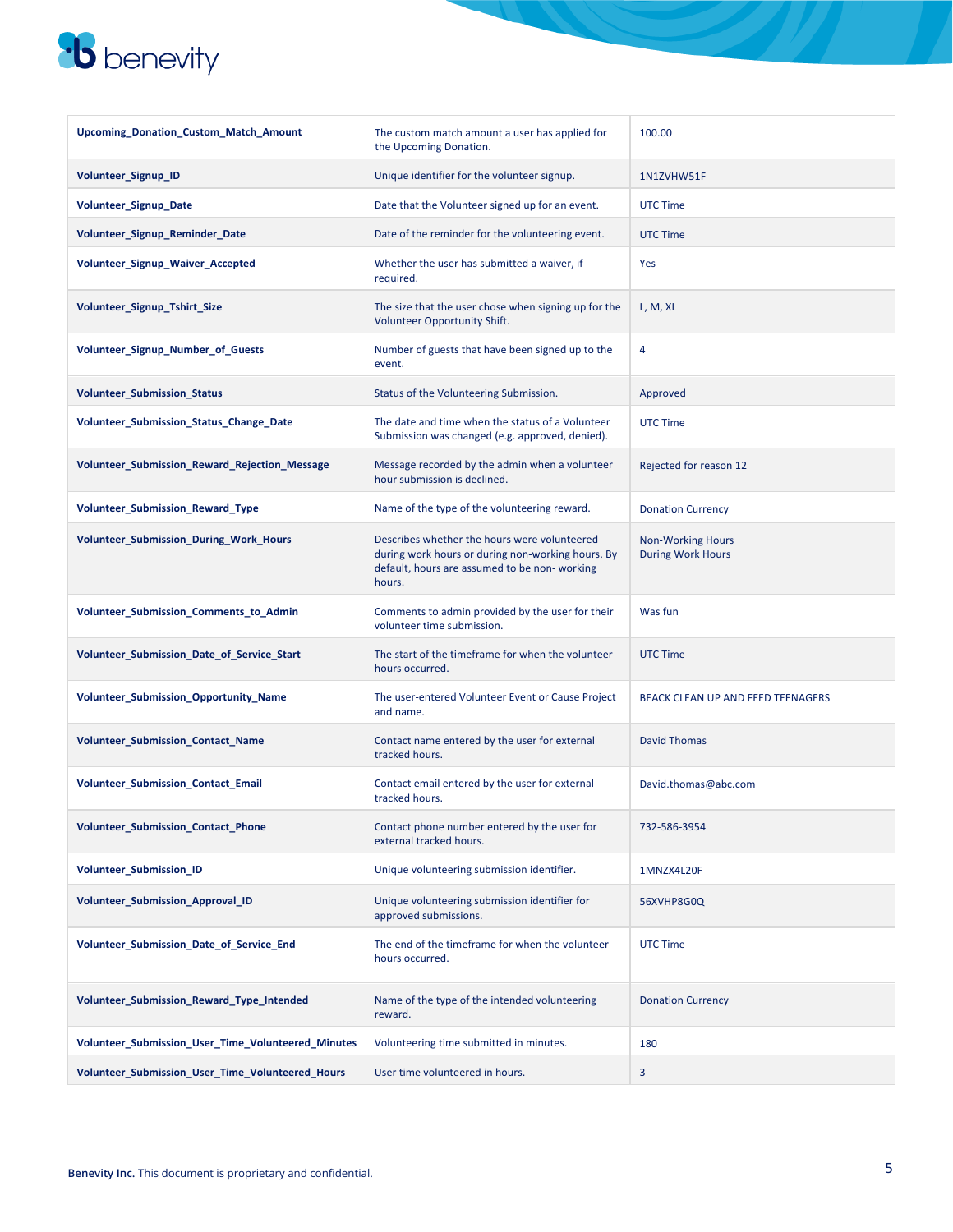

| <b>Volunteer_Submission_Reward_Amount</b> | Amount of donation currency rewarded for<br>volunteering.                                                                                                                                                                                                          | 100.00                             |
|-------------------------------------------|--------------------------------------------------------------------------------------------------------------------------------------------------------------------------------------------------------------------------------------------------------------------|------------------------------------|
| Volunteer_Submission_Reward_Points        | Non-donation currency credits awarded for<br>volunteering e.g. points.                                                                                                                                                                                             | 100.00                             |
| <b>Volunteer_Submission_Rating_Stars</b>  | Rating of the opportunity given by the user,<br>represented as a number of stars from one to five.<br>Unrated submissions show as blank or null and are<br>not included in averages.                                                                               | $\overline{2}$                     |
| <b>Missions Challenge Code</b>            | Identifier for the Mission Challenge.                                                                                                                                                                                                                              | 1P22B3DEX6 2HAMABM8Y9              |
| <b>Missions_Mission_Code</b>              | Identifier for the Mission.                                                                                                                                                                                                                                        | 1P22B3DEX6_2HAMAPLBSH              |
| <b>Missions_Activity_Code</b>             | Identifier for the Mission Activity.                                                                                                                                                                                                                               | 1P22B3DEX6_1MZZ4LVK1E              |
| <b>Missions_Completion_Type</b>           | Indicates if the user has completed, stated that they<br>already do or opted-out of a Mission's activity.                                                                                                                                                          | Completed<br>Opt-Out<br>Do Already |
| <b>Missions_Points_Earned</b>             | The number of points earned by completing the<br>Mission's activity. This measure will be 0 if the user<br>has not completed the Mission's activity or if the<br>user has opted out of completing the Mission's<br>activity.                                       | 123                                |
| <b>Missions_Kilograms_kg_Waste</b>        | The estimate amount of kilograms saved based on<br>the timeframe specified in the Mission's activity.<br>This measure will be 0 if the user has not completed<br>the missions activity or if the user has opted out of<br>completing the Mission's activity.       | 12.34                              |
| <b>Missions_Kilograms_kg_CO2</b>          | The estimate amount of CO2 saved based on the<br>timeframe specified in the Mission's activity. This<br>measure will be 0 if the user has not completed the<br>Mission's activity or if the user has opted out of<br>completing the Mission's activity.            | 12.34                              |
| Missions_Litres_L_Water                   | The estimate amount of water saved based on the<br>timeframe specified in the Mission's activity. This<br>measure will be 0 if the user has not completed the<br>Mission's activity or if the user has opted out of<br>completing the Mission's activity.          | 12.34                              |
| Missions_Kilowatt_Hours_kWh               | The estimate amount of kilowatt hours saved based<br>on the timeframe specified in the Mission's activity.<br>This measure will be 0 if the user has not completed<br>the Mission's activity or if the user has opted out of<br>completing the Mission's activity. | 12.34                              |
| Missions_Gallons_gal_Water                | The estimate amount of water saved based on the<br>timeframe specified in the Mission's activity. This<br>measure will be 0 if the user has not completed the<br>Mission's activity or if the user has opted out of<br>completing the Mission's activity.          | 12.34                              |
| Missions Pounds Ib Waste                  | The estimate amount of waste saved based on the<br>timeframe specified in the Mission's activity. This<br>measure will be 0 if the user has not completed the<br>Mission's activity or if the user has opted out of<br>completing the Mission's activity.          | 12.34                              |
| Missions_Pounds_lb_CO2                    | The estimate amount of CO2 saved based on the<br>timeframe specified in the Mission's activity. This<br>measure will be 0 if the user has not completed the<br>Mission's activity or if the user has opted out of<br>completing the Mission's activity.            | 12.34                              |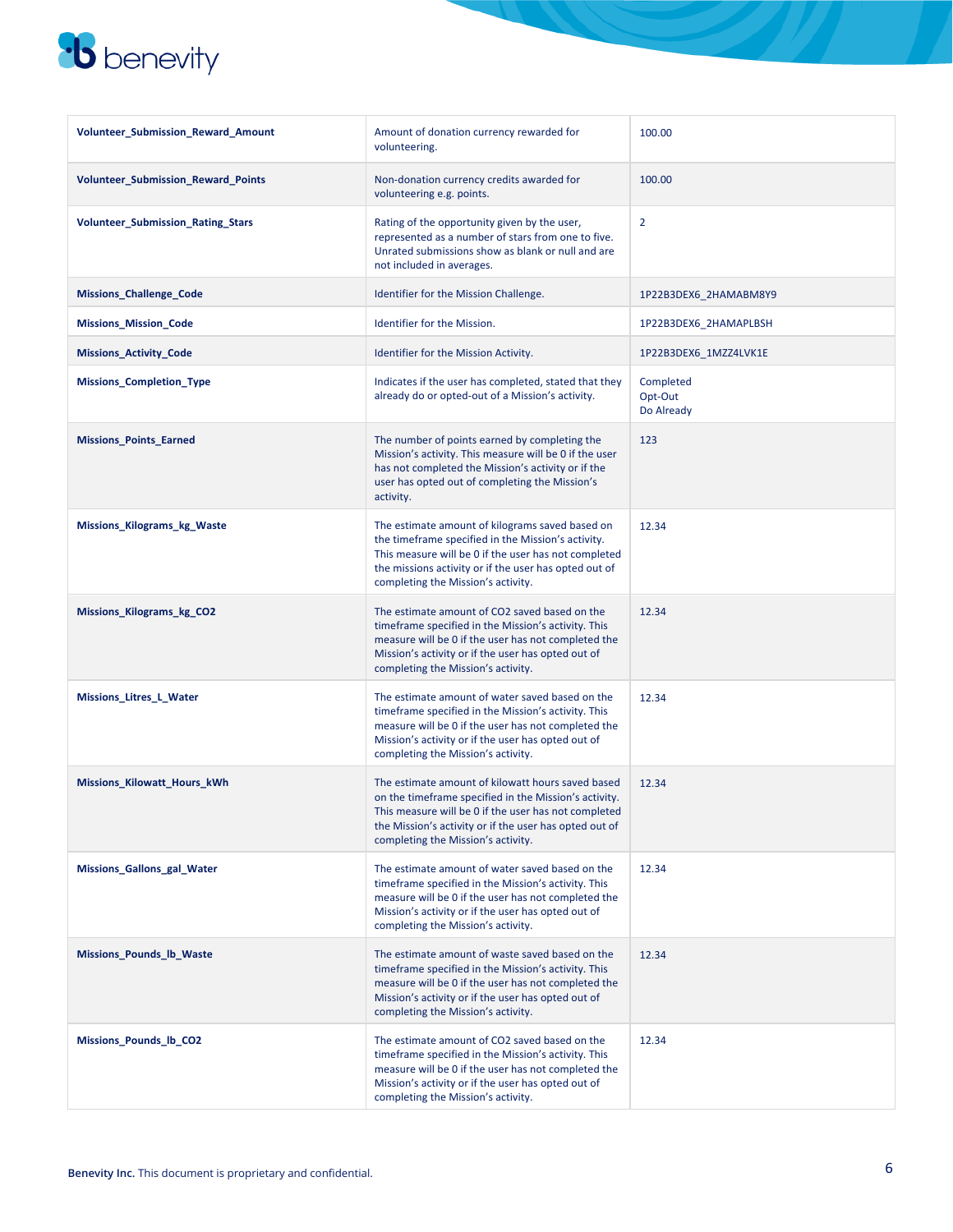| System User ID            | Unique identifier for the User.                           | 1SVZQ0HBH2 3777-562fa2d0b5e22    |
|---------------------------|-----------------------------------------------------------|----------------------------------|
| Cause_ID                  | Unique identifier for Causes.                             | 840-750800605                    |
| <b>Cause Project ID</b>   | Unique identifier for Cause Project.                      | 1MNGJPTS3                        |
| Giving_Opportunity_Code   | The unique Giving Opportunity identifier.                 | 3PWM5GC3JT                       |
| <b>Friendraiser Code</b>  | The unique Friendraiser Identifier                        | 434RH9H9KX                       |
| <b>Foundation Code</b>    | Unique code of the Foundation.                            | 1Z6C6Q8GGZ                       |
| Payment ID                | Unique identifier of the Payment.                         | 1214646                          |
| DR_ID                     | Unique identifier of the Donation Report.                 | *Not Applicable<br>122457        |
| Peer_Match_Code           | Unique identifier of the Peer Match.                      | 2FKC0XN310_2L4FDMQSC9            |
| <b>Exchange_Rate_Code</b> | Unique code for the Exchange Rate.                        | 2020-03 CAD                      |
| Volunteer_Opportunity_ID  | Unique code associated with the Volunteer<br>Opportunity. | 1TFXKJPTS3_5KMNRJPTS3            |
| Shift_ID                  | Unique code associated with the Shift.                    | 1MNXF9UR69_5VBPIA09NM-GDSALA1C0B |

### **Giving Opportunities**

This contains information on Giving Opportunities created within Spark. Only Giving Opportunities that have causes that have a donation transaction attached will be available in Benevity Reporting.

| Field                                   | <b>Description</b>                                           | <b>Sample Values</b>                                                  |
|-----------------------------------------|--------------------------------------------------------------|-----------------------------------------------------------------------|
| <b>Giving Opportunity Code</b>          | The unique Giving Opportunity identifier.                    | 3PWM5GC3JT                                                            |
| <b>Giving Opportunity Title</b>         | The title of the Giving Opportunity.                         | 2018 Make A Wish CT Campaign                                          |
| <b>Giving Opportunity Status</b>        | The current status of the Giving Opportunity.                |                                                                       |
| <b>Giving Opportunity Published</b>     | The current published state of the Giving<br>Opportunity.    | Unpublished<br>Published                                              |
| <b>Giving Opportunity Source</b>        | The source of the Giving Opportunity.                        | Company<br><b>User</b>                                                |
| <b>Giving Opportunity Deadline</b>      | The deadline date of the Giving Opportunity, if<br>provided. | UTC Time                                                              |
| <b>Giving Opportunity Summary</b>       | The short description of the Giving Opportunity.             | Passionate about supporting global development<br>and relief programs |
| <b>Giving Opportunity Creator Email</b> | The email of the creator of the Giving Opportunity.          | Bob@example.com                                                       |
| <b>Giving Opportunity Facebook</b>      | The Facebook address of the Giving Opportunity.              | http://facebook.com/MakeAWishCT                                       |
| <b>Giving Opportunity Twitter</b>       | The Twitter address of the Giving Opportunity.               | http://twitter.com/MakeAWishCT                                        |
| <b>Giving Opportunity WebAddress</b>    | The website for the Giving Opportunity.                      | http://ct.wish.org/                                                   |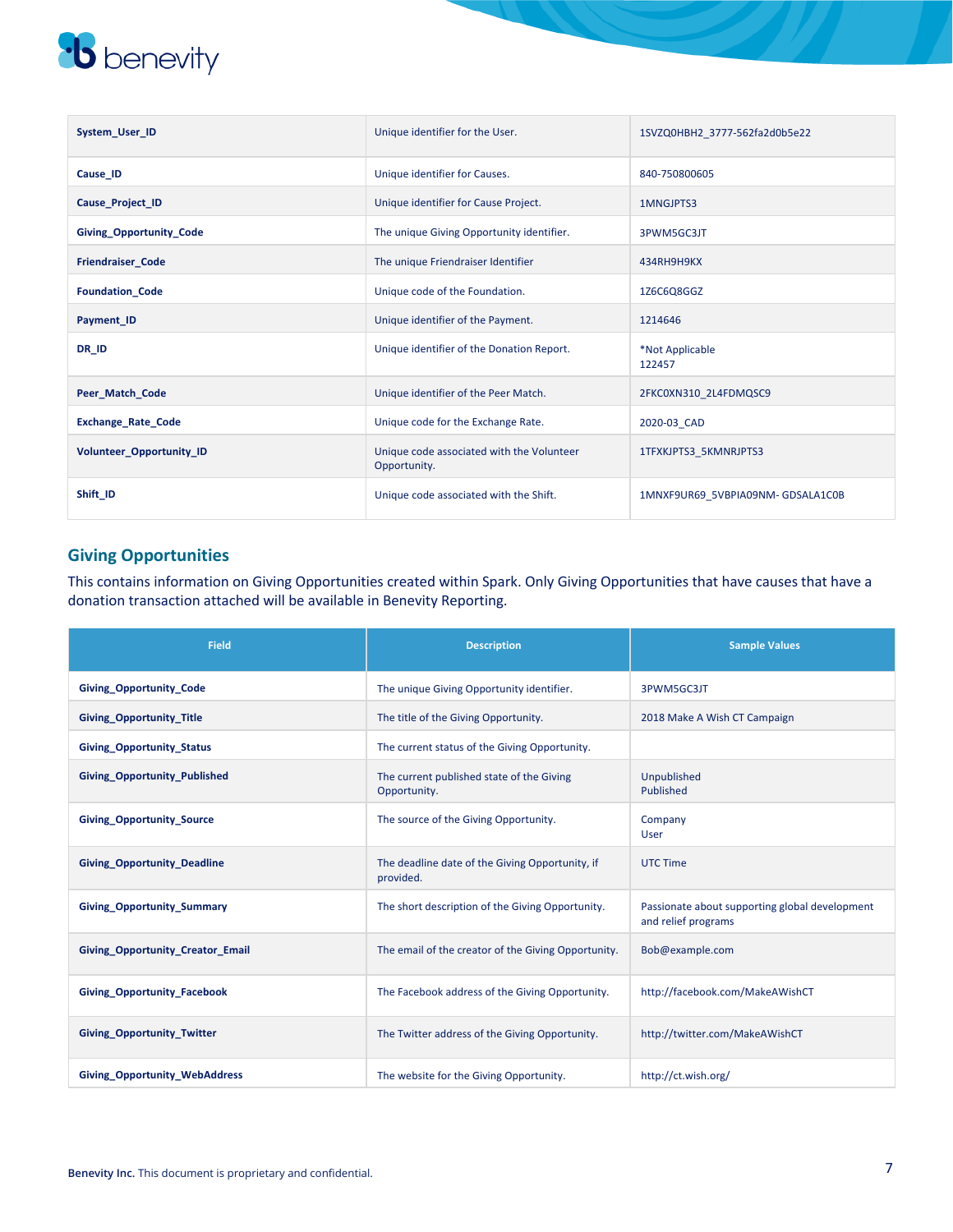| <b>Giving Opportunity Created Date</b> | The date and time that the Giving Opportunity was<br>created.                                                                          | UTC Time        |
|----------------------------------------|----------------------------------------------------------------------------------------------------------------------------------------|-----------------|
| <b>Giving Opportunity Changed Date</b> | The date and time that the Giving Opportunity was<br>last changed.                                                                     | UTC Time        |
| <b>Giving Opportunity Description</b>  | The description of the Giving Opportunity.                                                                                             |                 |
| <b>Giving Opportunity Tags</b>         | The tags associated with the Giving Opportunity.                                                                                       | Disaster Relief |
| <b>Giving Opportunity Url</b>          | The URL for user and company created Giving<br><b>Opportunities in Spark.</b>                                                          | /campaigns/123  |
| <b>Giving Opportunity Goal</b>         | The goal for the Giving Opportunity. This measure<br>should not be summed across transactions<br>associated with a Giving Opportunity. | 10000.00        |

### **Friendraisers**

Details on Friendraisers created by users in Spark.

| <b>Field</b>                        | <b>Description</b>                                     | <b>Sample Values</b>                                           |
|-------------------------------------|--------------------------------------------------------|----------------------------------------------------------------|
| <b>Friendraiser Code</b>            | The unique Friendraiser identifier.                    | 42NY6E947T                                                     |
| <b>Giving Opportunity Code</b>      | The unique Giving Opportunity identifier.              | 3PWM5GC3JT                                                     |
| <b>Friendraiser Name</b>            | Name of the Friendraiser.                              | <b>Movember Madness</b>                                        |
| <b>Friendraiser Greeting</b>        | Friendraiser greeting.                                 | Hello, please help us raise funds.                             |
| <b>Friendraiser Description</b>     | Friendraiser description.                              | This is a great opportunity to support fellow team<br>members. |
| <b>Friendraiser End Date</b>        | The end date of the Friendraiser.                      | <b>UTC Time</b>                                                |
| <b>Friendraiser Created Date</b>    | The created date of the Friendraiser.                  | <b>UTC Time</b>                                                |
| Friendraiser Cancelled Date         | The cancelled date of the Friendraiser.                | <b>UTC Time</b>                                                |
| Friendraiser Creator System User ID | Unique identifier for the creator of the Friendraiser. | 1SVZQ0HBH2 3777-562fa2d0b5e22                                  |
| Friendraiser Creator Email          | The email address of the Friendraiser creator.         | Person@example.com                                             |
| <b>Friendraiser Country Code</b>    | The country code (instance) of the Friendraiser.       | 840                                                            |
| <b>Friendraiser Goal</b>            | Friendraiser goal set by user.                         | 5000.00                                                        |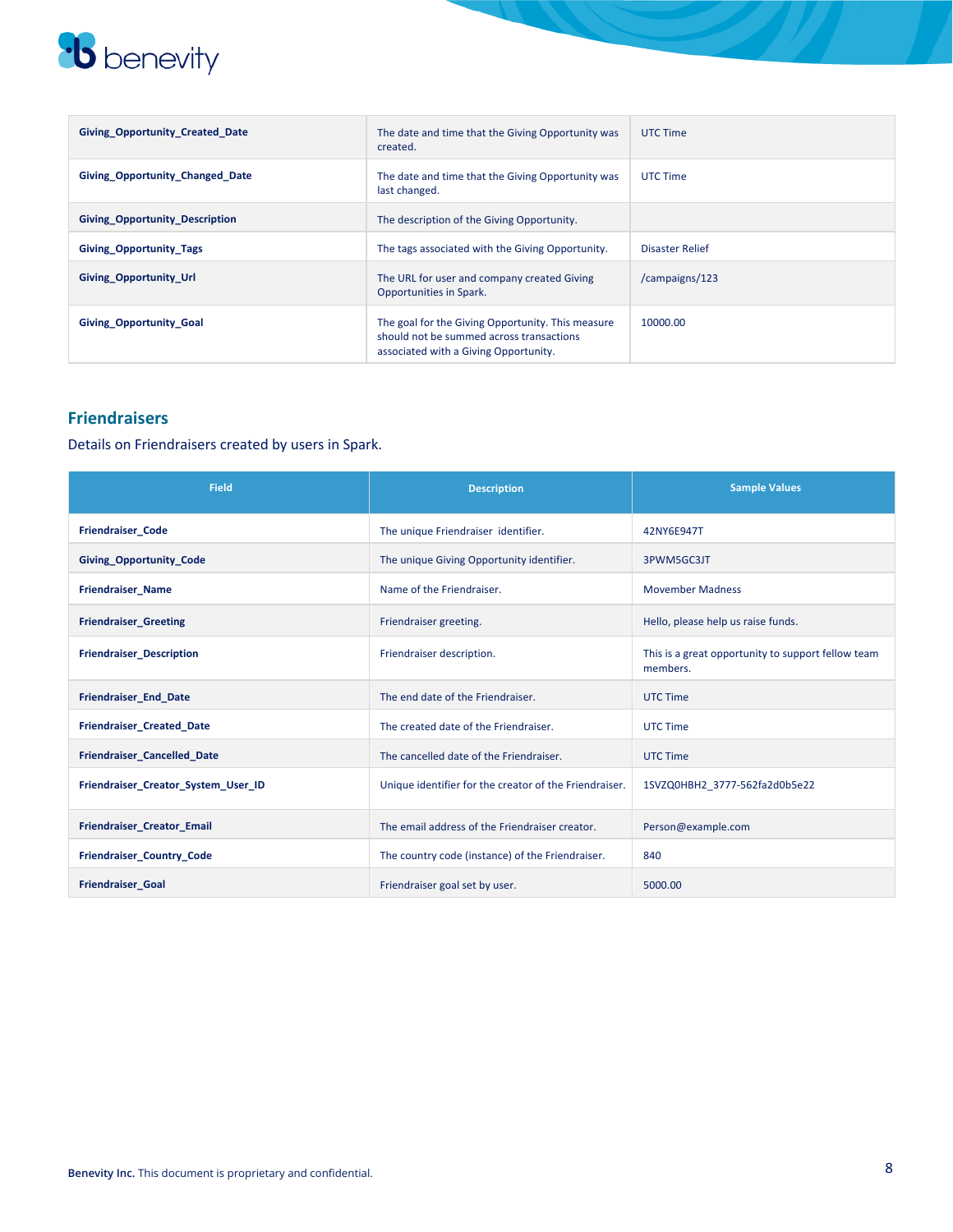

### **Foundations**

This contains information on foundations used by Spark.

| <b>Field</b>           | <b>Description</b>                    | <b>Sample Values</b>                     |
|------------------------|---------------------------------------|------------------------------------------|
| <b>Foundation Code</b> | Unique identifier for the foundation. | 1Z6C6Q8GGZ                               |
| <b>Foundation Name</b> | Name of the foundation                | <b>Canadian Online Giving Foundation</b> |
| <b>Foundation Type</b> | <b>Foundation Type</b>                | Registered<br>Unregistered               |

#### **Payments**

This contains information on payments to causes created within Spark.

| <b>Field</b>                    | <b>Description</b>                                                                        | <b>Sample Values</b>                                            |
|---------------------------------|-------------------------------------------------------------------------------------------|-----------------------------------------------------------------|
| Payment ID                      | Unique identifier of the payment                                                          | 1214646                                                         |
| <b>Payment_Status</b>           | Status of the payment to the cause.                                                       | *Initiated<br>Paid<br>Cleared<br>In Progress<br>*Not Applicable |
| <b>Payment_Method</b>           | How the payment to the cause was made e.g.<br>check, EFT.                                 | <b>ETF</b><br>Check<br>PayPal<br>*No Payable<br>*Not Applicable |
| <b>Payment_Reference_Number</b> | Reference number of the payment to the cause e.g.<br>check number.                        | 041111111111111                                                 |
| <b>Payment End Date</b>         | The last day in the period for which donations that<br>are part of this payment are made. | UTC Time                                                        |
| <b>Payment_Code</b>             | Unique code of the payment to the cause.                                                  | 1N02ZBGJ15                                                      |
| Payment_Status_Update_Date      | The date that the payment status was updated.                                             | UTC Time                                                        |

### **Donation Report**

This contains information on Donation Reports.

| <b>Field</b> | <b>Description</b>                                                             | <b>Sample Values</b> |
|--------------|--------------------------------------------------------------------------------|----------------------|
| DR_ID        | Unique identifier for the Donation Report.                                     | 10494                |
| DR Code      | Unique Donation Report code.                                                   | 1RS0AJQR09           |
| DR Date      | Transactions up until this date are included on the<br><b>Donation Report.</b> | UTC Time             |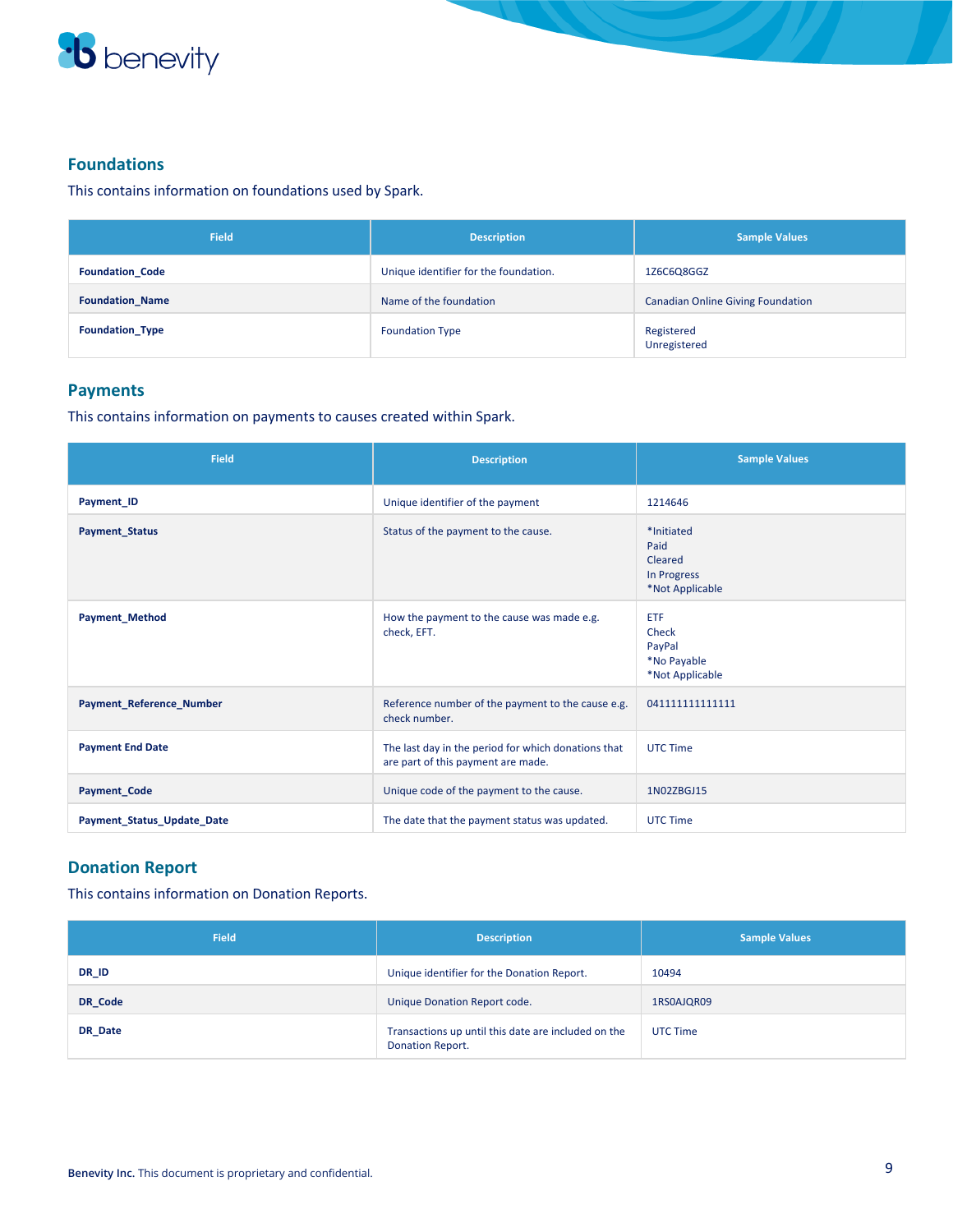

### **Exchange Rates**

These fields can be used to create custom measures that convert measures into a common currency.

| <b>Field</b>              | <b>Description</b>                                                          | <b>Sample Values</b> |
|---------------------------|-----------------------------------------------------------------------------|----------------------|
| <b>Exchange Rate Code</b> | Unique identifier for the Exchange Rate.                                    | 2020-03 CAD          |
| Exchange_Rate_CAD         | Use this exchange rate in custom measures to<br>convert donations into CAD. | 1.0000               |
| <b>Exchange Rate EUR</b>  | Use this exchange rate in custom measures to<br>convert donations into EUR. | 0.7354               |
| <b>Exchange Rate GBP</b>  | Use this exchange rate in custom measures to<br>convert donations into GBP. | 0.5567               |
| <b>Exchange Rate USD</b>  | Use this exchange rate in custom measures to<br>convert donations into USD. | 0.9098               |
| <b>Exchange Rate AUD</b>  | Use this exchange rate in custom measures to<br>convert donations into AUD. | 0.9815               |

### **Peer Match**

This contains information on Peer Matches.

| <b>Field</b>                 | <b>Description</b>                    | <b>Sample Values</b>  |
|------------------------------|---------------------------------------|-----------------------|
| Peer Match Code              | The unique peer match identifier      | 2FKC0XN310 2L4FDMQSC9 |
| Peer_Match_Created_Timestamp | Creation date of the peer match pool. | UTC Time              |

#### **Volunteer Opportunities**

This contains Volunteer Opportunity information that describes the opportunity including name, location, owner Information, contact Information and start and end dates. It will include all Volunteer Opportunities, regardless of if there has been any user activity.

| <b>Field</b>                            | <b>Description</b>                                                                                                                           | <b>Sample Values</b>                                                |
|-----------------------------------------|----------------------------------------------------------------------------------------------------------------------------------------------|---------------------------------------------------------------------|
| <b>Volunteer Opportunity ID</b>         | Unique code associated with the Volunteer<br>Opportunity.                                                                                    | 1TFXKJPTS3 5KMNRJPTS3                                               |
| <b>Volunteer Opportunity Name</b>       | Title of the volunteer opportunity. These might not<br>be unique, so use in conjunction with the Volunteer<br><b>Opportunity Start Date.</b> | Save Endangered Turtle Habitat                                      |
| <b>Volunteer Opportunity Source</b>     | Group who created the Volunteer Opportunity.                                                                                                 | organization<br>organization private<br>user<br>company<br>external |
| <b>Volunteer Opportunity Start Date</b> | The start time stamp of the Volunteering<br>Opportunity.                                                                                     | UTC Time                                                            |
| Volunteer_Opportunity_End_Date          | The end time stamp of the Volunteering<br>Opportunity.                                                                                       | <b>UTC Time</b>                                                     |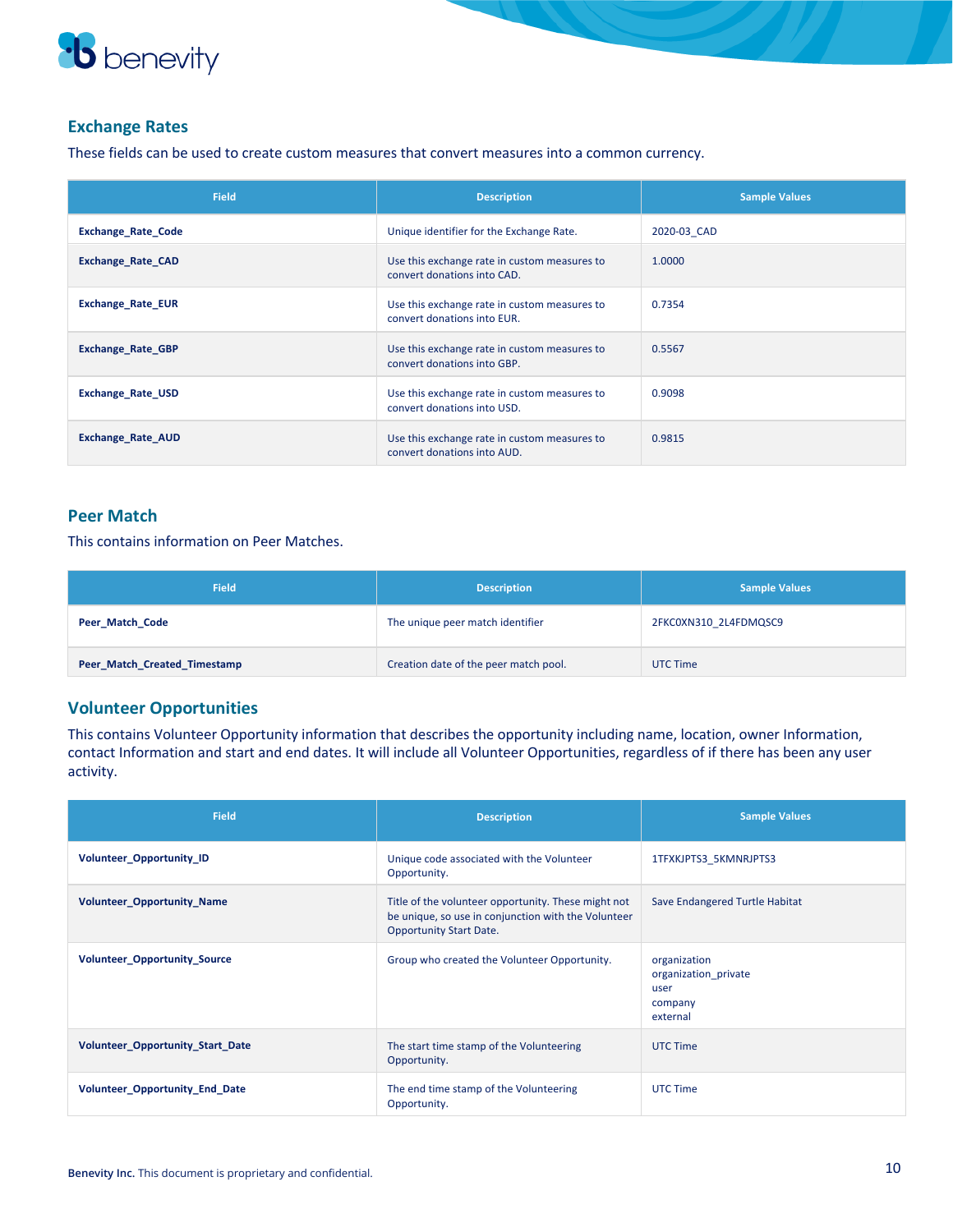| Volunteer_Opportunity_Contact_Name               | Volunteer Opportunity contact name.                                      | David Taylor                                                                   |
|--------------------------------------------------|--------------------------------------------------------------------------|--------------------------------------------------------------------------------|
| <b>Volunteer Opportunity Contact Email</b>       | Volunteer Opportunity contact Email.                                     | d.taylor@abc.com                                                               |
| Volunteer_Opportunity_Contact_Phone              | Volunteer Opportunity contact Phone.                                     | 326-845-2876                                                                   |
| <b>Volunteer_Opportunity_Location_Name</b>       | Common display name of the volunteering location.                        | <b>Duluth Vineyard Front Entrance</b>                                          |
| <b>Volunteer_Opportunity_Location_Notes</b>      | The location notes of the Volunteer Opportunity.                         | Enter through left door                                                        |
| Volunteer_Opportunity_Location_City              | City of the Volunteer Opportunity.                                       | <b>Des Moines</b>                                                              |
| Volunteer_Opportunity_Location_State             | State or province of the Volunteer Opportunity.                          | IA                                                                             |
| Volunteer_Opportunity_Location_Country           | Country of the Volunteer Opportunity.                                    | <b>United States</b>                                                           |
| Volunteer_Opportunity_Location_PostCode          | Postal code or ZIP code of the Volunteering<br>Opportunity.              | 50314                                                                          |
| Volunteer_Opportunity_Country_Code               | The country code of the Volunteer Opportunity.                           | 036                                                                            |
| <b>Volunteer Opportunity Summary</b>             | A short summary of the Volunteer Opportunity.                            | We will help the Malaysia Association                                          |
| <b>Volunteer Opportunity Description</b>         | Description of the Volunteer Opportunity.                                | Happy Hope Bags brings joy to children who endure<br>long-term hospitalization |
| Volunteer_Opportunity_Internal_Notes             | The internal notes associated with the Volunteer<br>Opportunity.         | One of Six to come                                                             |
| Volunteer_Opportunity_Scheduling_Information     | The scheduling information associated with the<br>Volunteer Opportunity. | Start and End time will vary depending of the<br>activity you chose.           |
| Archive_Volunteer_Opportunity_Giving_Opportunity |                                                                          | American Red Cross (ARC)                                                       |
| Volunteer_Opportunity_Reward_Name                | The name of the rewards associated with the<br>Volunteer Opportunity.    | <b>No Rewards</b>                                                              |
| <b>Volunteer_Opportunity_Status</b>              | The status of the Volunteering Opportunity.                              | Approved<br>Queued                                                             |
| Volunteer_Opportunity_Publish_State              | Current publish state of the Volunteer Opportunity.                      | Active<br>Inactive                                                             |
| Volunteer_Opportunity_Featured                   | Whether the Volunteer Opportunity is featured.                           | Featured                                                                       |
| Volunteer_Opportunity_Multiple_Locations         | Whether the Volunteer Opportunity is occurring at<br>multiple locations. | One Location<br><b>Multiple Locations</b>                                      |
| Volunteer_Opportunity_Override_Signup            | Whether or not users can sign up past the<br>maximum signup number.      | Signup Override Not Allowed                                                    |
| <b>Volunteer Opportunity Public</b>              | Whether the Volunteer Opportunity is open to the<br>public.              | Company-wide Event<br><b>By Invitation</b>                                     |
| <b>Volunteer Opportunity Contact 2 Name</b>      | Volunteer Opportunity contact name.                                      | James Smith                                                                    |
| Volunteer Opportunity Contact 2 Email            | Volunteer Opportunity contact email.                                     | James Smith                                                                    |
| Volunteer Opportunity Contact 2 Phone            | Volunteer Opportunity contact phone number.                              | (123)9806532                                                                   |
| Volunteer_Opportunity_Contact_3_Name             | Volunteer Opportunity contact name.                                      | <b>Dillin Duo</b>                                                              |
| Volunteer Opportunity Contact 3 Email            | Volunteer Opportunity contact email.                                     | DillinDuo@example.com                                                          |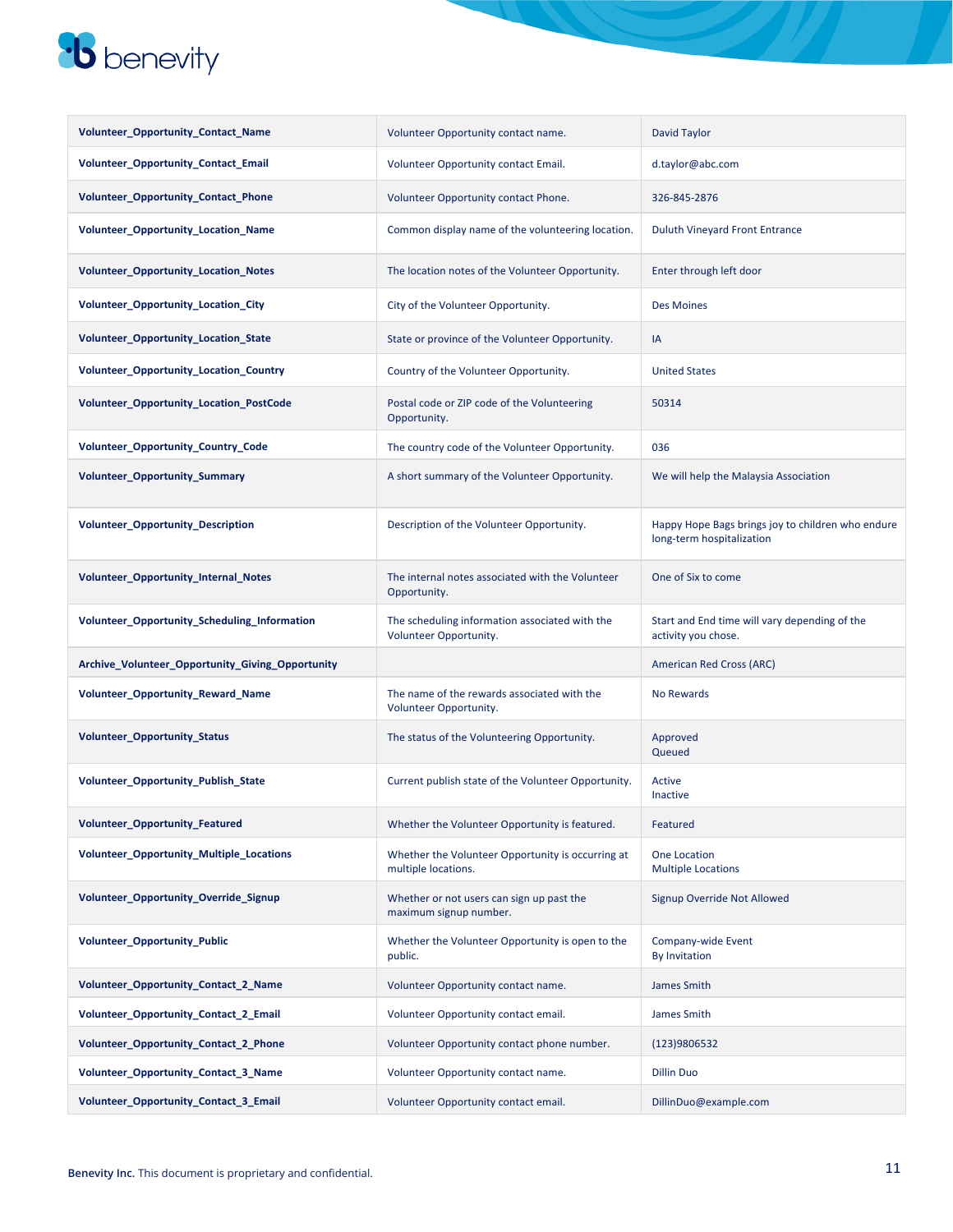| Volunteer_Opportunity_Contact_3_Phone      | Volunteer Opportunity contact phone number.                                                                                                                                      | 123-980-6532                                        |
|--------------------------------------------|----------------------------------------------------------------------------------------------------------------------------------------------------------------------------------|-----------------------------------------------------|
| Volunteer_Opportunity_Contact_4_Name       | Volunteer Opportunity contact name.                                                                                                                                              | Julia Sue                                           |
| Volunteer_Opportunity_Contact_4_Email      | Volunteer Opportunity contact email.                                                                                                                                             | JuliaSue@example.com                                |
| Volunteer Opportunity Contact 4 Phone      | Volunteer Opportunity contact phone number.                                                                                                                                      | 123 980 6532                                        |
| Volunteer_Opportunity_Contact_5_Name       | Volunteer Opportunity contact name.                                                                                                                                              | Elmo Right                                          |
| Volunteer Opportunity Contact 5 Email      | Volunteer Opportunity contact email.                                                                                                                                             | ElmoRight@example.com                               |
| Volunteer Opportunity Contact 5 Phone      | Volunteer Opportunity contact phone number.                                                                                                                                      | 1239806532                                          |
| <b>Volunteer Opportunity Recurring</b>     | Whether the Volunteer Opportunity is a recurring<br>event.                                                                                                                       | <b>One-Time Event</b><br><b>Recurring Event</b>     |
| <b>Volunteer_Opportunity_Signup_Notify</b> | Whether the owner gets a notification when users<br>sign up.                                                                                                                     | <b>Notify of Signups</b><br>No Signup Notifications |
| <b>Volunteer_Opportunity_Waiver</b>        | Whether the Volunteer Opportunity requires a<br>waiver.                                                                                                                          | No waiver required<br>Optional<br>Required          |
| Volunteer_Opportunity_Waiver_URL           | The URL to the waiver associated with the<br>Volunteer Opportunity.                                                                                                              | http://waiver.example.com                           |
| Volunteer_Opportunity_URL                  | The URL of the Volunteer opportunity within Spark.                                                                                                                               | /node/123                                           |
| Volunteer_Opportunity_Facebook             | Volunteer Opportunity Facebook address.                                                                                                                                          | Facebook.com/example                                |
| Volunteer_Opportunity_Twitter              | Volunteer Opportunity Twitter address.                                                                                                                                           | Twitter.com/example                                 |
| <b>Volunteer_Opportunity_WebAddress</b>    | Volunteer Opportunity web address.                                                                                                                                               | www.cause.org                                       |
| <b>Volunteer_Opportunity_Descriptors</b>   | Event descriptors associated with the Volunteer<br>Opportunity.                                                                                                                  | <b>Good for Kids</b><br><b>Team Event</b>           |
| Volunteer_Opportunity_Interest_Tags        | Interest tags associated with the Volunteer<br>Opportunity.                                                                                                                      | Community Support, Arts and Culture, Education      |
| Volunteer_Opportunity_Skill_Tags           | Skill tags associated with the Volunteer<br>Opportunity.                                                                                                                         | Children & Family, Food Service & Events            |
| Volunteer_Opportunity_Owner_Name           | Name of Volunteer Opportunity owner.                                                                                                                                             | Janis Wu                                            |
| Volunteer_Opportunity_Remote_Author_Name   | Name of the Volunteer Opportunity author if the<br>opportunity was created externally.                                                                                           | <b>Smithers Jones</b>                               |
| Volunteer_Opportunity_Created_Date         | Time stamp when the Volunteer Opportunity was<br>created.                                                                                                                        | <b>UTC Time</b>                                     |
| Volunteer_Opportunity_Changed_Date         | Timestamp of when the status of the Volunteer<br>Opportunity was last updated.                                                                                                   | UTC Time                                            |
| Volunteer_Opportunity_Location_Address     | Street of the volunteering opportunity.                                                                                                                                          | <b>Street address</b>                               |
| Volunteer_Opportunity_Owner_Email          | The email of the owner of the Volunteer<br>Opportunity.                                                                                                                          | Somebody@example.com                                |
| Volunteer_Opportunity_Lives_Impacted       | Number of lives impacted by the volunteer<br>opportunity. This measure should not be summed<br>across shifts, signups or submissions associated<br>with a Volunteer Opportunity. | 200                                                 |
| Cause_ID                                   | Unique identifier for Causes.                                                                                                                                                    | 840-750800605                                       |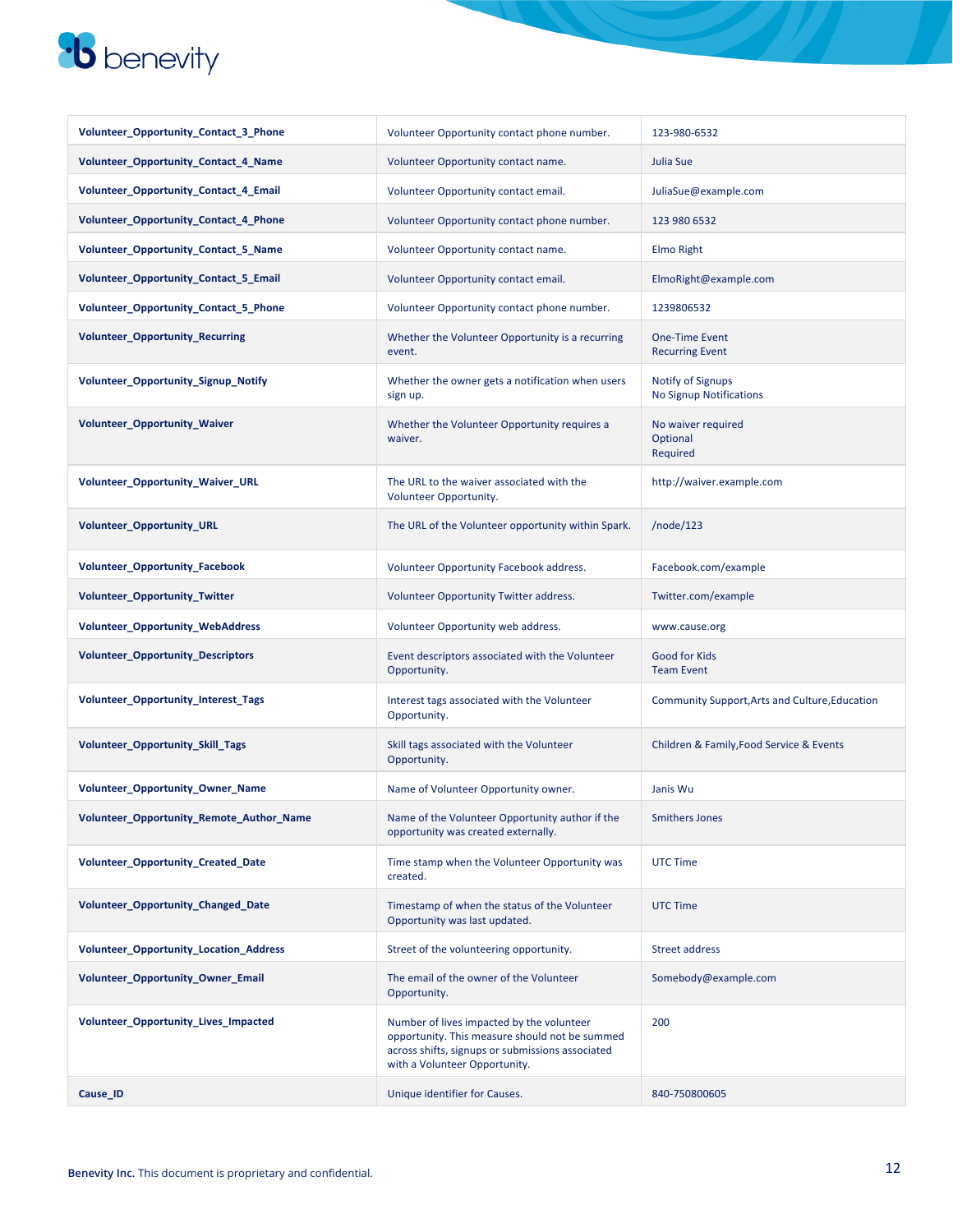

| Cause Project ID                           | Unique identifier for Cause's Project.                    | 1MNGJPTS3                     |
|--------------------------------------------|-----------------------------------------------------------|-------------------------------|
| Volunteer Opportunity Owner System User ID | Unique identifier for the Volunteer Opportunity<br>owner. | 1SVZQ0HBH2 3777-562fa2d0b5e22 |

### **Volunteer Shifts**

This contains volunteer shift information. In the Transactions, Users, and Causes data set in Benevity Reporting, only shifts with user activity will show in Benevity Reporting. To see all shifts regardless of user activity, use the Volunteering Summary – by Shift dataset.

| <b>Field</b>                 | <b>Description</b>                                          | <b>Sample Values</b>                     |
|------------------------------|-------------------------------------------------------------|------------------------------------------|
| Volunteer_Opportunity_ID     | Unique code associated with the Volunteer<br>Opportunity.   | 1TFXKJPTS3_5KMNRJPTS3                    |
| Shift ID                     | Unique code associated with the shift.                      | 1MNXF9UR69_5VBPIA09NM-GDSALA1C0B         |
| Shift Name                   | Name of the shift.                                          | <b>Morning Shift</b>                     |
| <b>Shift_Accept_Waitlist</b> | Whether the shift accepts a waitlist.                       | $\mathbf{1}$                             |
| <b>Shift_Allow_Guests</b>    | If the shift allows guests to be signed up.                 | <b>Guests Allowed Guests Not Allowed</b> |
| Shift_Start_Date             | The start date and time of the shift.                       | <b>UTC Time</b>                          |
| Shift_End_Date               | The end date and time of the shift.                         | <b>UTC Time</b>                          |
| Shift_Created_Date           | The created time stamp of the shift.                        | <b>UTC Time</b>                          |
| Shift_Maximum_Signup         | Maximum number of people that can sign up for<br>the shift. | 11                                       |
| <b>Shift Length Hours</b>    | Length of shift in hours.                                   | $\overline{4}$                           |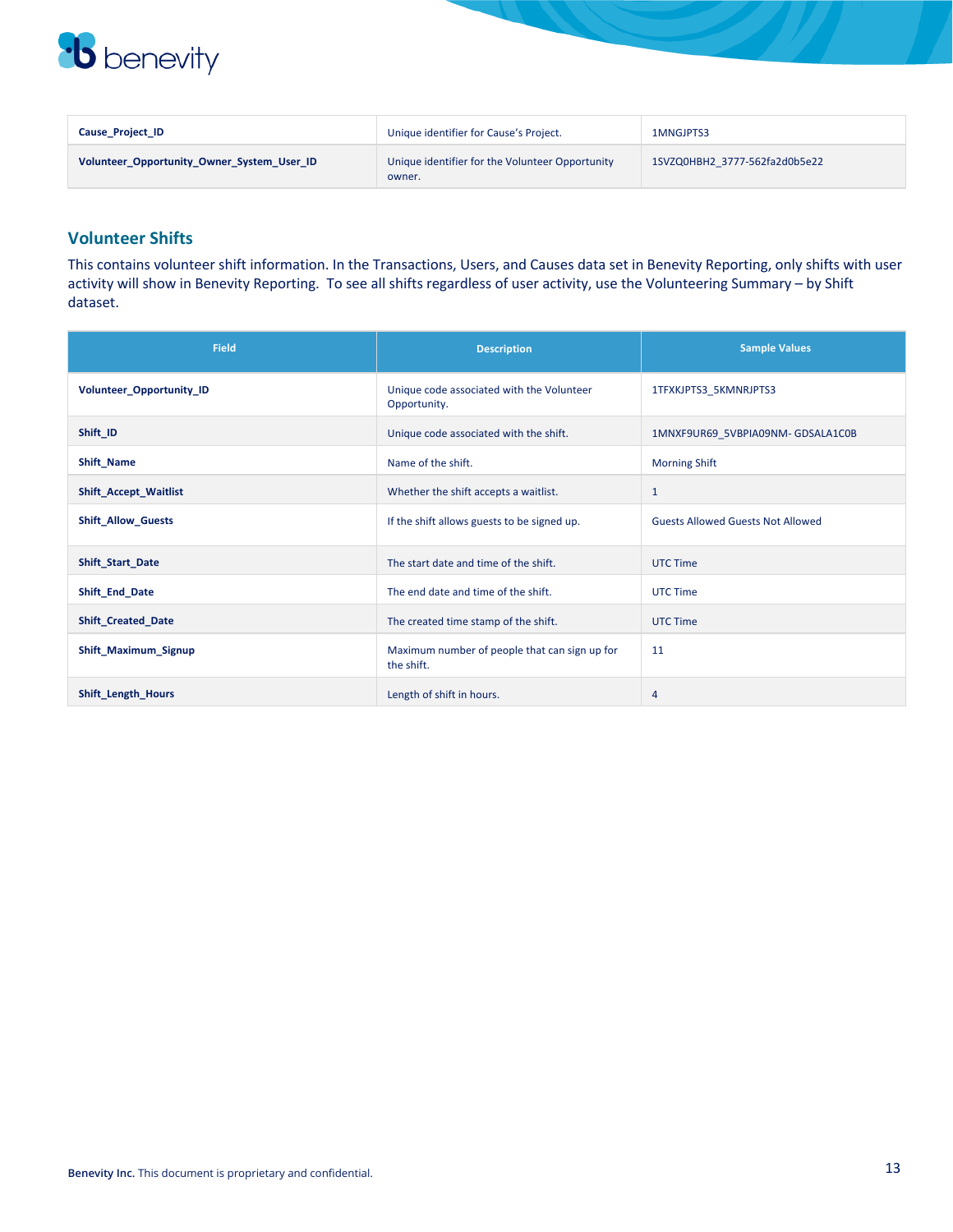

### **Mission Challenges**

Details related to the challenges that a mission is a part of.

| <b>Field</b>                     | <b>Description</b>                                | <b>Sample Values</b>      |
|----------------------------------|---------------------------------------------------|---------------------------|
| <b>Challenge Code</b>            | The unique Challenge identifier.                  | 1TFXKJPTS3_5KMNRJPTS3     |
| <b>Challenge Name</b>            | The name of the Challenge.                        | Inclusion and Belonging   |
| Challenge Label                  | The label associated with the Challenge.          | Firm-Wide Challenge       |
| <b>Challenge Status</b>          | The current status of the Challenge.              | Active<br><b>Inactive</b> |
| <b>Challenge Creator Email</b>   | The email of the creator of the Challenge.        | Someone@example.com       |
| <b>Challenge Created Date</b>    | The date and time the Challenge was created.      | <b>UTC Time</b>           |
| <b>Challenge Updated Date</b>    | The date and time the Challenge was last updated. | UTC Time                  |
| <b>Challenge Archived Status</b> | The current archive status of the Challenge.      | Active<br>Archived        |

### **Mission**

Details related to the missions that users can sign up for.

| <b>Field</b>                  | <b>Description</b>                              | <b>Sample Values</b>                                                                   |
|-------------------------------|-------------------------------------------------|----------------------------------------------------------------------------------------|
| <b>Mission_Code</b>           | The unique Mission identifier.                  | 1TFXKJPTS3_5KMNRJPTS3                                                                  |
| <b>Mission_Name</b>           | The name of the Mission.                        | <b>Support Women</b>                                                                   |
| <b>Mission_Status</b>         | The current status of the Mission.              | Active<br>Inactive                                                                     |
| <b>Mission_Summary</b>        | The short description of the Mission.           | <b>Breast Cancer Awareness Month</b>                                                   |
| <b>Mission_Details</b>        | The details associated with the Mission.        | <p>Breast cancer is by far the most common cancer<br/>in women <math>\dots</math> </p> |
| <b>Mission_Creator_Email</b>  | The email of the creator of the Mission.        | Someone@example.com                                                                    |
| <b>Mission Created Date</b>   | The date and time the Mission was created.      | UTC Time                                                                               |
| <b>Mission_Updated_Date</b>   | The date and time the Mission was last updated. | <b>UTC Time</b>                                                                        |
| <b>Mission_Archive_Status</b> | The current archive status of the Mission.      | Active<br>Archived                                                                     |

### **Mission Activity**

Details related to the missions activities that users can complete.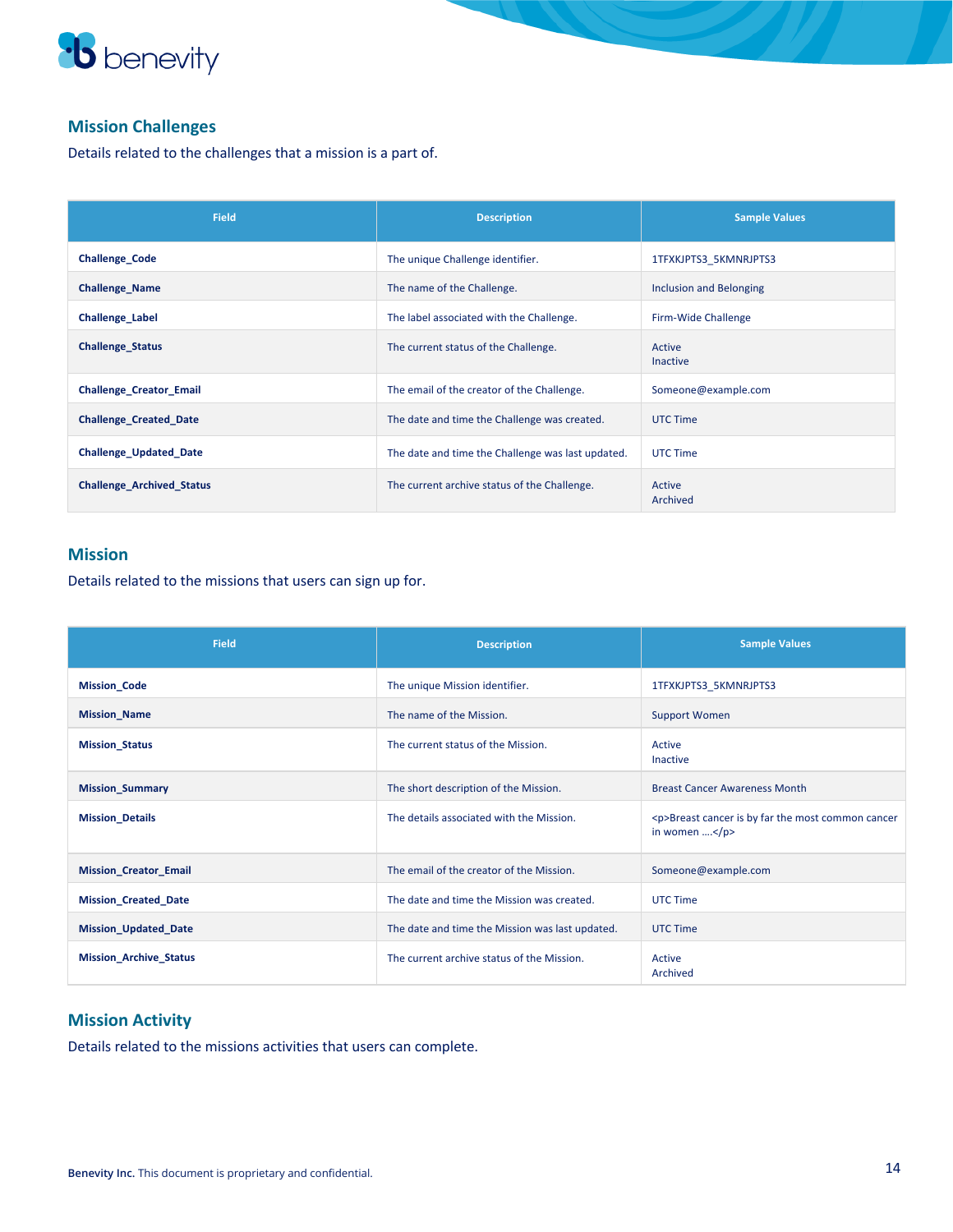| <b>Field</b>                   | <b>Description</b>                                                                                 | <b>Sample Values</b>                                                          | Data Type       |
|--------------------------------|----------------------------------------------------------------------------------------------------|-------------------------------------------------------------------------------|-----------------|
| <b>Activity_Code</b>           | The unique Mission Activity identifier.                                                            | 1TFXKJPTS3_5KMNRJPTS3                                                         | Varchar(21)     |
| <b>Activity Name</b>           | The name of the Mission Activity.                                                                  | Lather Up                                                                     | Varchar(1024)   |
| <b>Activity_Status</b>         | The current status of the Mission Activity.                                                        | Active<br>Inactive                                                            | Varchar(20)     |
| <b>Activity Description</b>    | Description of the Mission Activity.                                                               | Turn off water while you<br>shampoo                                           | Varchar(140)    |
| <b>Activity_How_To</b>         | The instructions provided on how to complete the<br>Mission Activity.                              | <p>Turn off the water while<br/>shampooing for a full minute or<br/>more.</p> | Longtext        |
| <b>Activity_Category</b>       | The category that is associated with the Mission<br>Activity.                                      | Water<br><b>Awareness</b>                                                     | Varchar(255)    |
| <b>Activity Effort</b>         | The level of effort associated with the Mission<br>Activity.                                       | Easy<br>Moderate<br><b>Difficult</b>                                          | Varchar(255)    |
| <b>Activity Savings Type</b>   | The type of savings that is associated with the<br><b>Mission Activity.</b>                        | Water<br>Energy<br><b>Emissions</b><br>Waste                                  | Varchar(255)    |
| <b>Activity_Savings_Unit</b>   | The unit of measure used to measure the amount<br>of savings associated with the Mission Activity. | <b>None</b><br>Kilograms<br>litres                                            | Varchar(20)     |
| <b>Activity Creator Email</b>  | The email of the creator of the Mission Activity.                                                  | Someone@example.com                                                           | Varchar(200)    |
| <b>Activity Created Date</b>   | The date and time the Mission Activity was created.                                                | UTC Time                                                                      | <b>Datetime</b> |
| <b>Activity Updated Date</b>   | The date and time the Mission Activity was last<br>updated.                                        | <b>UTC Time</b>                                                               | <b>Datetime</b> |
| <b>Activity Archive Status</b> | The current archive status of the Mission Activity.                                                | Active<br>Archived                                                            | Varchar(20)     |

#### **Causes**

This contains data points for any Cause that your employees or your company have transacted against (performed a giving and/or volunteering transaction). This contains Cause information that describes the Cause, including name, address and category.

| <b>Field</b>          | <b>Description</b>                                                                                                                              | <b>Sample Values</b>                    |
|-----------------------|-------------------------------------------------------------------------------------------------------------------------------------------------|-----------------------------------------|
| Cause ID              | Unique identifier for Causes. Cause ID is a<br>concatenation of the ISO country code and the<br>unique government identifier (e.g. EIN in USA). | 840-010448173                           |
| Cause Name            | Name of the Cause (organization).                                                                                                               | <b>CENTER FOR TEACHING AND LEARNING</b> |
| <b>Cause Category</b> | A top-level category name of a Cause. e.g.<br>Education. Cause Category is based on NTEE code.                                                  | Education                               |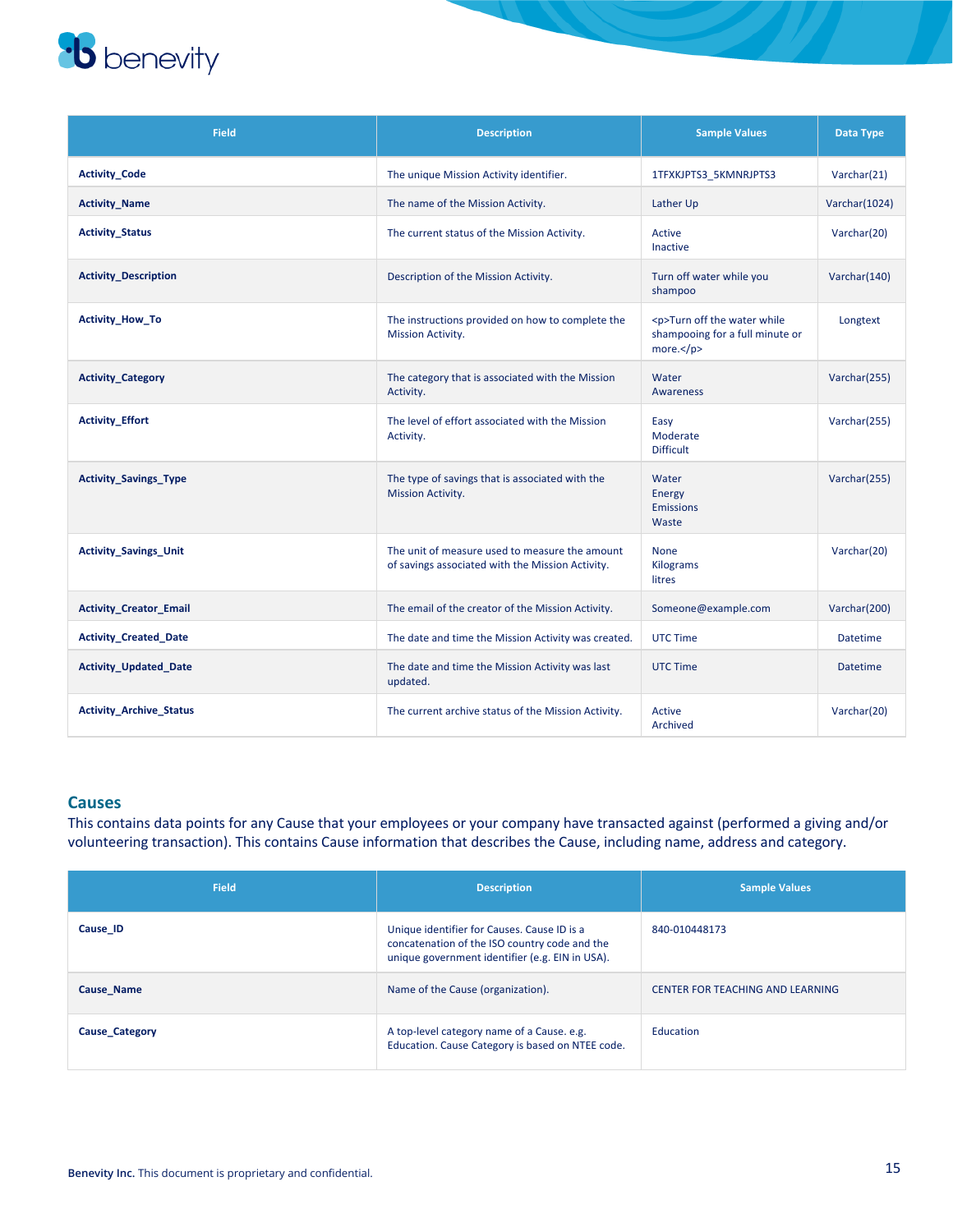| <b>Cause Subcategory</b>       | The subcategory name of a Cause e.g. Higher<br>Education Institutions. Cause Subcategory is based<br>on NTEE code.  | <b>Primary Elementary Schools</b>           |
|--------------------------------|---------------------------------------------------------------------------------------------------------------------|---------------------------------------------|
| <b>Cause Category Code</b>     | Code that represents the Cause Category and<br>Subcategory of a Cause. E.g. NTEE Code, Cause<br>Activity code, etc. | A01<br>A11                                  |
| Cause Type Code                | Code type of the Cause.                                                                                             | A <sub>0</sub><br>A <sub>2</sub>            |
| <b>Cause Type Description</b>  | Provides information on whether the Cause is a<br>registered charitable organization.                               | Standard registered charitable organization |
| <b>Cause Address</b>           | Street address of the Cause.                                                                                        | <b>119 CROSS POINT RD</b>                   |
| <b>Cause City</b>              | City where Cause is located.                                                                                        | <b>EDGECOMB</b>                             |
| <b>Cause State or Province</b> | State or Province of Cause.                                                                                         | Maine                                       |
| <b>Cause Country</b>           | Country where the Cause is located.                                                                                 | <b>United States</b>                        |
| <b>Cause Postal Code</b>       | Postal code or ZIP code of Cause.                                                                                   | 04556-3226                                  |
| <b>Cause Website</b>           | Website of the Cause.                                                                                               | http://connecticutchildrensfoundation.org   |
| <b>Cause Telephone</b>         | Phone number of Cause.                                                                                              | (123) 999 9999                              |

### **Cause Projects**

Cause projects are campaigns (e.g. fundraising initiatives) or chapters within a Cause. This file contains basic Cause Project information that describes the project and its address.

| Field                                       | <b>Description</b>                                                                                                                                                                                                                                          | <b>Sample Values</b>                  |
|---------------------------------------------|-------------------------------------------------------------------------------------------------------------------------------------------------------------------------------------------------------------------------------------------------------------|---------------------------------------|
| Cause Project ID                            | Unique identifier for Causes Project.                                                                                                                                                                                                                       | <b>ITJ389L2BV</b>                     |
| Cause ID                                    | Unique identifier for Causes. Cause ID is a<br>concatenation of the country code and the unique<br>government identifier (e.g. EIN in USA).                                                                                                                 | 840-300108263                         |
| <b>Cause Project Name</b>                   | Name of the Cause (Organization).                                                                                                                                                                                                                           | HELP EDUCATE 750 GIRLS IN RURAL INDIA |
| <b>Cause Project Address</b>                | Street address of the Cause.                                                                                                                                                                                                                                | 117 BTM Layout                        |
| <b>Cause Project City</b>                   | City where Cause Project is located.                                                                                                                                                                                                                        | <b>Bangalore</b>                      |
| <b>Cause Project State or Province</b>      | State or province of Cause Project.                                                                                                                                                                                                                         | Karnataka                             |
| <b>Cause Project Country</b>                | State or Province of Cause Project.                                                                                                                                                                                                                         | India                                 |
| <b>Cause Project Postal Code</b>            | Postal code or ZIP code of Cause.                                                                                                                                                                                                                           | 160059                                |
| <b>Cause Project Operating Organization</b> | The true operating organization for the project. In<br>some cases, a project may be associated with a<br>parent Cause for the purposes of receiving funds,<br>but in reality belongs under a different<br>organization, potentially in a different country. | <b>Foundation for Life</b>            |
| <b>Cause Project Telephone</b>              | Project-specific telephone number.                                                                                                                                                                                                                          | (123) 999 1234                        |
| <b>Cause Project Website</b>                | Project-specific website.                                                                                                                                                                                                                                   | http://www.cause.org                  |